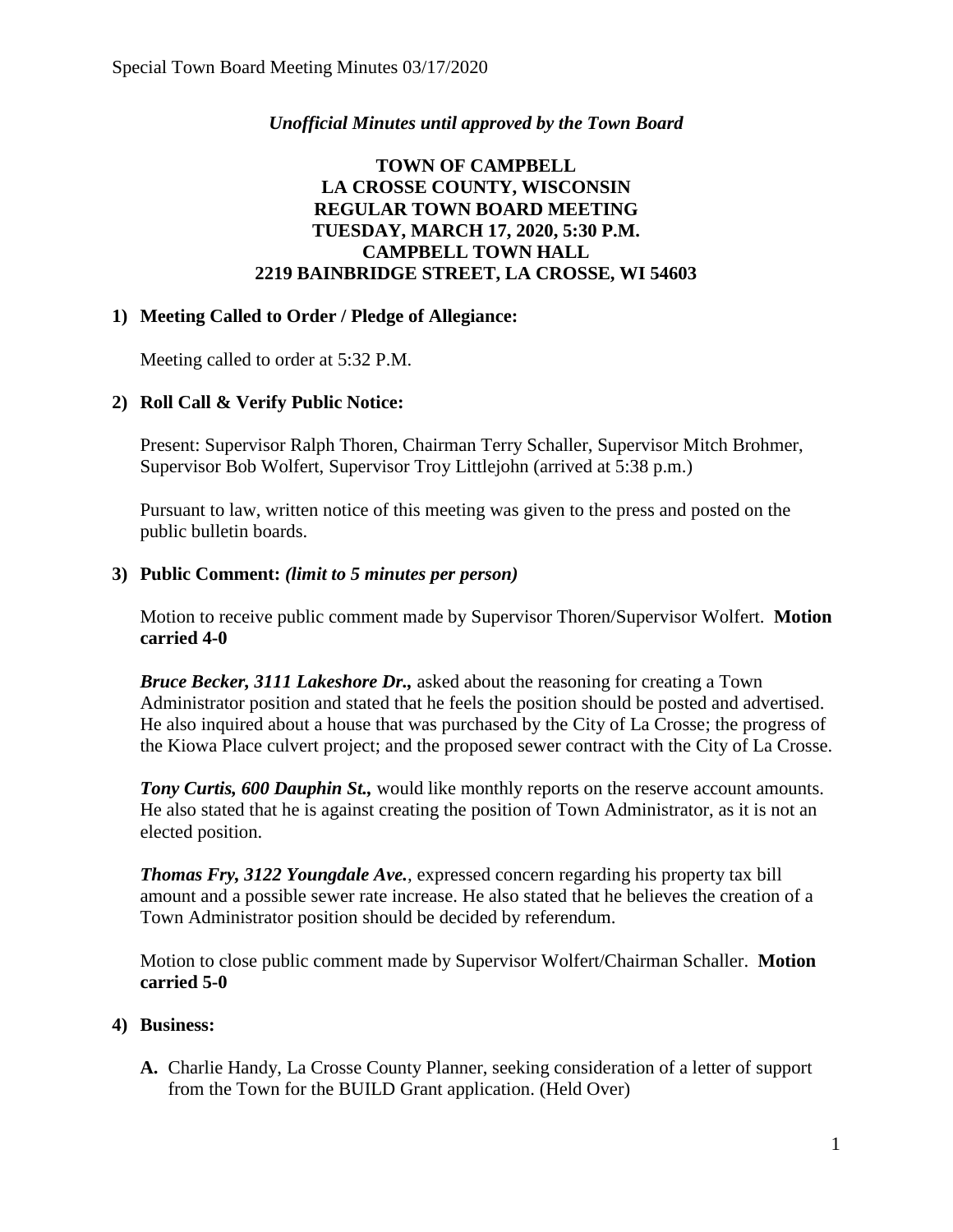Chairman Schaller stated that he was concerned with the changes that could come out of the grant, including increasing traffic.

Motion to oppose drafting a letter of support for the BUILD Grant made by Supervisor Wolfert/Supervisor Brohmer. **Motion carried 5-0**

**B)** Request for proposals for I.T. audit services, hardware and software updates, and managed service. (Held Over)

Mike Howe, MCS Networks, explained that there were a few changes from the original quote based on Department of Justice records retention requirements.

Lee Weis, 3RT Networks, presented a proposal for infrastructure changes and computer replacement.

Chief Gavrilos spoke in favor of using MCS for I.T. services.

There was some discussion on the current firewall and compliance issues.

Motion to not approve this project tonight made by Supervisor Wolfert. There was no second. **Motion fails.** 

Motion to carry item over to next month's Board meeting made by Supervisor Wolfert/Supervisor Schaller. **Motion carried 4-1. Supervisor Brohmer voted "no"**

**C)** Discussion and possible action regarding purchasing procedures. (Held Over)

Chairman Schaller presented a sample purchasing policy from the Towns Association. There was some discussion about current procedures and dollar limits.

Motion to hold over to next month's Board meeting made by Supervisor Brohmer/Chairman Schaller. **Motion carried 5-0**

**D)** Resolution #2020-1 amending the 2020 budget to allow the Fire Department to utilize \$8,743.15 in excess general operations funds from the 2019 budget. (Held Over)

Motion to approve Resolution #2020-1 made by Supervisor Wolfert/Chairman Schaller. **Motion carried 5-0**

**E)** Creation of the position of Town Administrator.

#### **No action taken**

**F)** Law Enforcement Mutual Assistance Agreement with the Village of West Salem.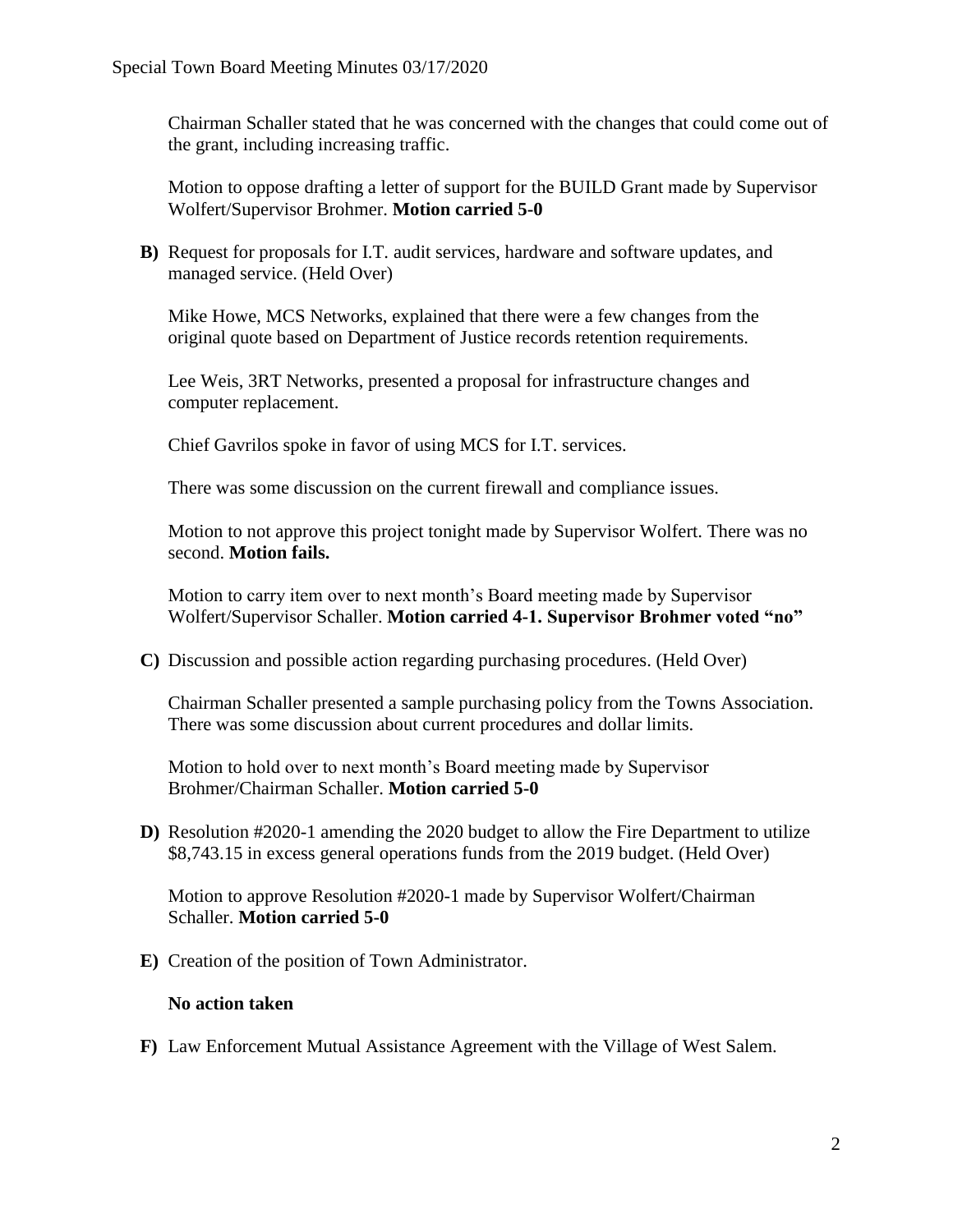Motion to approve the Law Enforcement Mutual Assistance Agreement with the Village of West Salem made by Supervisor Brohmer/Supervisor Thoren. **Motion carried 5-0**

**G)** Approval for the Town to administer the DOT Speed Grant program.

Chief Gavrilos explained that the City of Onalaska was looking for someone to administer the DOT Speed Grant program and he volunteered.

Motion to approve the Town to administer the DOT Speed Grant program made by Supervisor Brohmer/Supervisor Wolfert. **Motion carried 5-0**

**5) Closed Session:** *Pursuant to Wisconsin State Statutes 19.85 (1) (e) "Deliberating or negotiating the purchasing of public properties, the investing of public funds, or conducting other specified public business, whenever competitive or bargaining reasons require a closed session AND 19.85 (1) (c) Considering employment, promotion, compensation or performance evaluation data of any public employee over which the governmental body had jurisdiction or exercises responsibility.* 

Motion to convene in Closed Session pursuant to Wisconsin State Statute 19.85 (1)(e) and 18.85 (1) (c) on a roll call vote made by Supervisor Brohmer/Supervisor Thoren.

Littlejohn – yes, Supervisor Thoren – yes, Chairman Schaller – yes, Supervisor Brohmeryes & Supervisor Wolfert - yes. **Motion carried 5 yes – 0 no** 

### **(Closed Session) (6:44 p.m.)**

- **A)** Personnel issues in the Maintenance, Clerk, and Police departments.
- **B)** Discussion on Sanitary Sewage agreement with the City of La Crosse.

#### **6) Reconvene in Open Session (8:31p.m.):**

Motion to reconvene in Open Session made by Supervisor Littlejohn/Supervisor Thoren. **Motion carried 5-0** 

- **A)** Possible action of items discussed in Closed Session.
	- **1.** Motion to activate Emergency Management to administer the Emergency Operations Plan (EOP) in response to the COVID-19 public health emergency made by Supervisor Wolfert/Supervisor Littlejohn. **Motion carried 5-0**
	- **2.** Motion to delay the start of brush chipping to May made by Supervisor Wolfert/Supervisor Thoren. **Motion carried 5-0**